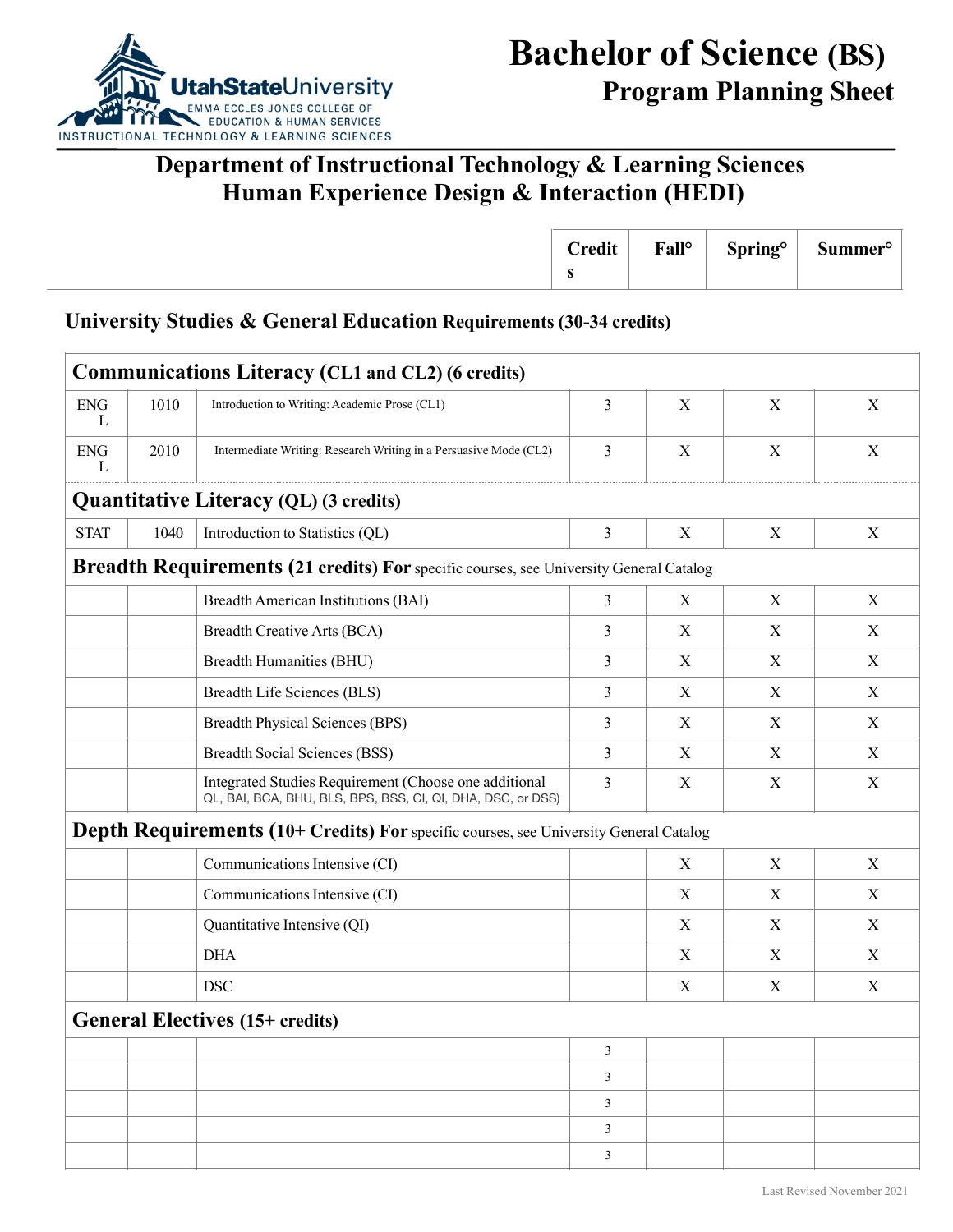| <b>ITLS</b>                    | 3000                          | Orientation                                                                                 |   | X           | $\mathbf X$        | X |
|--------------------------------|-------------------------------|---------------------------------------------------------------------------------------------|---|-------------|--------------------|---|
| <b>AST</b><br>Е<br><b>ITLS</b> | 3050<br><sub>or</sub><br>4320 | Technical and Professional Communication Principles (CI) or<br>3<br>X<br>Writing for design |   | X X         | $_{\rm X}^{\rm X}$ |   |
| <b>ITLS</b>                    | 3110                          | Design Perspectives and Processes I                                                         | 3 | X           |                    |   |
| <b>ITLS</b>                    | 3120                          | Design Perspectives and Processes II                                                        | 3 |             | X                  |   |
| <b>ITLS</b>                    | 3130                          | Information Design for People-How People Learn                                              | 3 | X           |                    |   |
| <b>ITLS</b>                    | 3310                          | Information and Media Literacy                                                              | 3 | $\mathbf X$ |                    |   |
| <b>ITLS</b>                    | 3350                          | Introduction to Computational Thinking                                                      | 3 | X           |                    |   |
| <b>ITLS</b>                    | 4110                          | Project and Product Management                                                              | 3 |             | X                  |   |
| <b>ITLS</b>                    | 4130                          | Data Visualization                                                                          | 3 | X           |                    |   |
| <b>ITLS</b>                    | 4160                          | Measuring Learning and Performance                                                          | 3 |             | X                  |   |
| <b>ITLS</b>                    | 4215                          | Video and Audio Design and Production I                                                     | 3 | X           |                    |   |
| <b>ITLS</b>                    | 4230                          | Instructional Graphic Production I                                                          | 3 |             | $\mathbf X$        |   |
| <b>ITLS</b>                    | 4265                          | <b>Internet Development</b>                                                                 | 3 | X           |                    |   |

# **ITLS Core – minimum of 37 credits required** (Courses offered only **online**)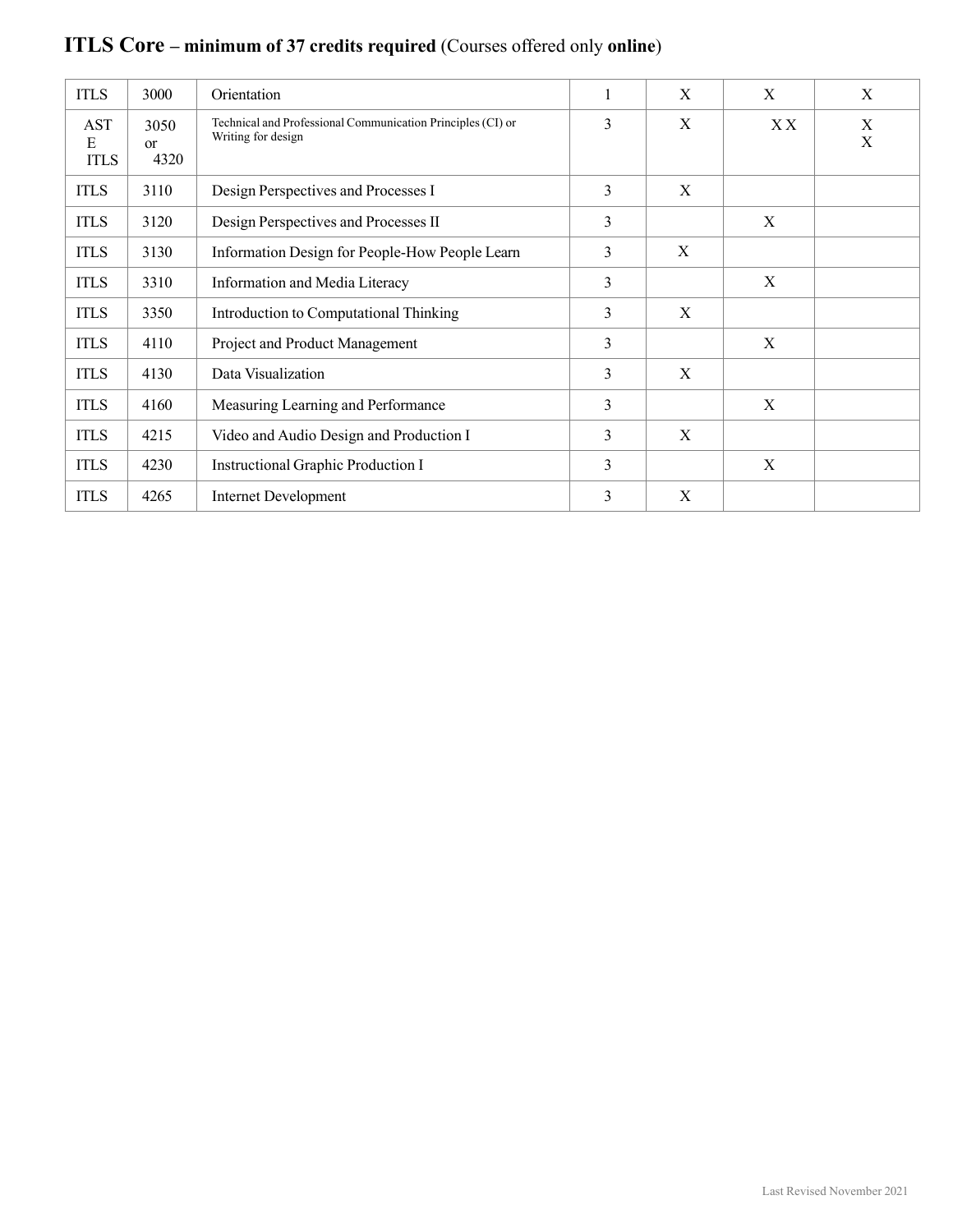| Required Emphases (Choose 2*) minimum of 21 credits<br>required |                                |  | <b>Credi</b><br>ts | Fall | <b>Spring</b> | <b>Summe</b><br>r |
|-----------------------------------------------------------------|--------------------------------|--|--------------------|------|---------------|-------------------|
|                                                                 | <b>Emphasis 1 (12 Credits)</b> |  |                    |      |               |                   |
|                                                                 |                                |  | 3                  |      |               |                   |
|                                                                 |                                |  | 3                  |      |               |                   |
|                                                                 |                                |  | 3                  |      |               |                   |
|                                                                 |                                |  | 3                  |      |               |                   |
|                                                                 | <b>Emphasis 2 (9 Credits)</b>  |  |                    |      |               |                   |
|                                                                 |                                |  | 3                  |      |               |                   |
|                                                                 |                                |  | 3                  |      |               |                   |
|                                                                 |                                |  | 3                  |      |               |                   |

## **Culminating Experience – minimum of 3 credits required**

| <b>ITLS</b> | 4490       | Internship or Senior Capstone | - -<br>$\overline{ }$ | . . |  |
|-------------|------------|-------------------------------|-----------------------|-----|--|
|             | or<br>4960 |                               |                       |     |  |

### \***Emphases Areas** (additional course options available with prior faculty approval)

| <b>Multimedia</b>                                     | <b>Culturally Responsive Design</b>                | <b>New Venture Management</b>                    |
|-------------------------------------------------------|----------------------------------------------------|--------------------------------------------------|
| ITLS 4205 Comp Apps - Tools for Learning              | <b>ANTH 1010 Cultural Anthropology</b>             | MIS 5700 Internet Management & Electronic Comm   |
| ITLS 4220 Video and Audio Design and<br>Production II | ANTH 2010 People of the World                      | <b>ACCT 2010 Financial Accounting Principles</b> |
| ITLS 4240 Graphic Design and Production II            | ANTH 3140 Anthropology of Sex and Gender           | ACCT 2020 Managerial Accounting Principles       |
| ITLS 4245 eLearning Authoring Tools                   | ANTH 3200 Perspectives on Race                     | MSLE 3800 Leadership                             |
| ITLS 4270 Digital Making and Learning                 | PSY 3510 Social Psychology                         | MSLE 3510 New Venture Creation                   |
| MIS 5700 Multimedia Prod in Instruction &<br>Training | PSY 4230 Psychology of Gender                      | MSLE 3530 New Venture Marketing                  |
| ITLS 4260 Mobile Design and Dev for Learning          | PSY 4240 Multicultural Psychology                  | MSLE 3540 New Venture Finance                    |
| ITLS 4275 UX/UI                                       | SW 2400 Social Work with Diverse Populations       | MSLE 3580 New Venture Execution                  |
| <b>Game Studies</b>                                   | <b>Technical Communication</b> (check<br>delivery) | MSLE 3550 Entrepreneur Leadership Series         |
| ITLS 3500 Introduction to Game studies                | <b>ENGL 3400 Professional Writing</b>              | MGT 3560 New Venture Planning                    |
| ITLS 3530 Gaming, Technology, and Culture             | ENGL 3450 Methods & Research in Prof & Tech Com    | APEC 2010 Intro to Microeconomics                |
| ITLS 3560 Character and Level Design                  | <b>ENGL 4400 Professional Editing</b>              | APEC 5015 Firm Management, Planning, and Opt     |
| ITLS 3575 Special Topics in Game Studies              | ENGL 4410 Document Design & Graphics               |                                                  |
| CS 5410 Game Development                              | ENGL 5400 Technology and Activism                  |                                                  |
| ITLS 4210 Virtual Environment Development             | ENGL 5410 Studies in Writing for Digital Media     |                                                  |
| ITLS 4410 Intro to eSports                            | ENGL 5420 Project Management in Technical Comm     |                                                  |
| ITLS 4420 Developmental eSports                       | JCOM 3110 Feature Writing                          |                                                  |
| ITLS 4260 Mobile Design and Dev for Learning          | JCOM 3140 Opinion Writing                          |                                                  |
| <b>Product Development</b> (not online)               | <b>Marketing</b>                                   |                                                  |